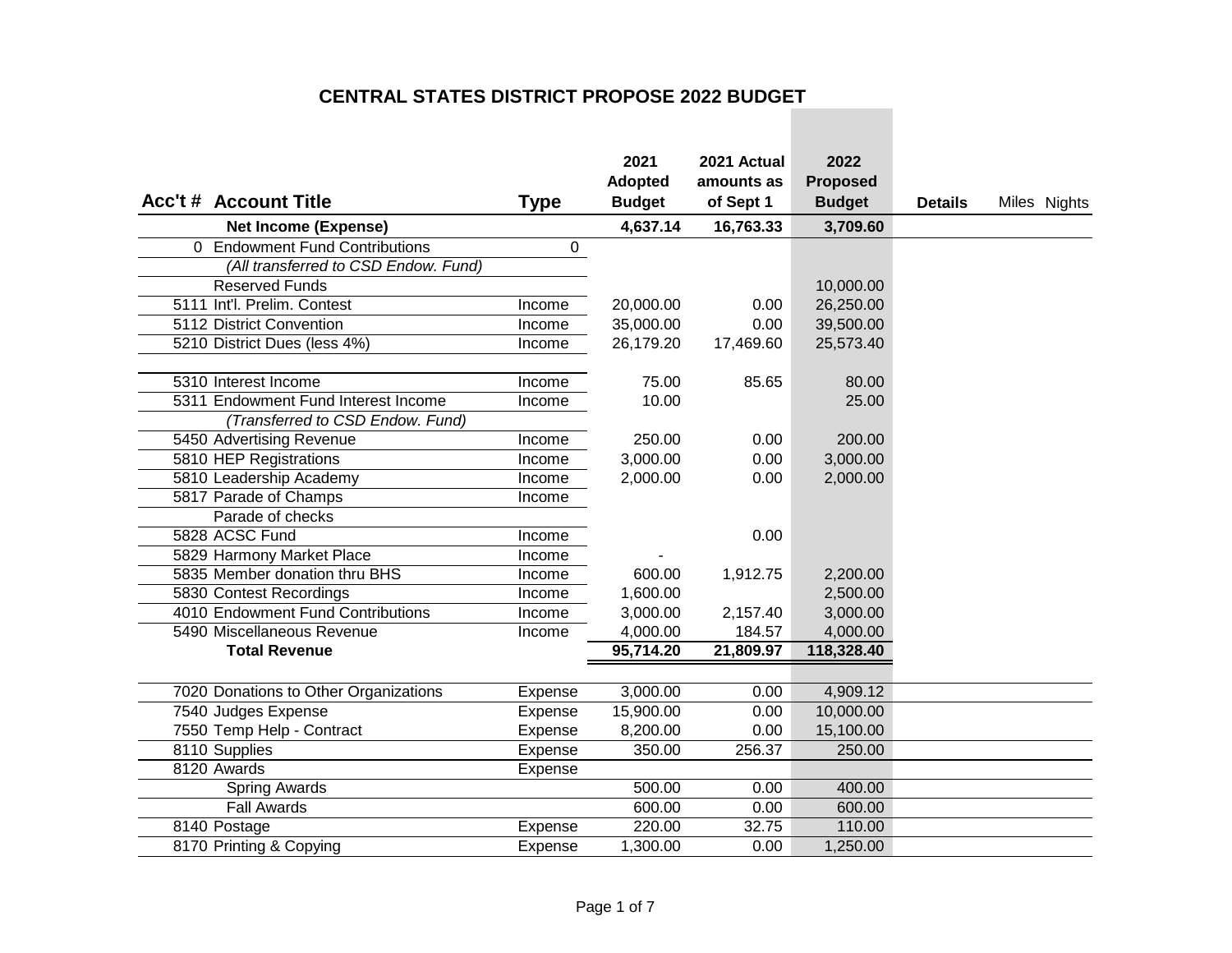| <b>Acc't # Account Title</b>              | <b>Type</b> | 2021<br>Adopted<br><b>Budget</b> | 2021 Actual<br>amounts as<br>of Sept 1 | 2022<br><b>Proposed</b><br><b>Budget</b> | <b>Details</b> | Miles Nights |                |
|-------------------------------------------|-------------|----------------------------------|----------------------------------------|------------------------------------------|----------------|--------------|----------------|
| 8180 Historian                            | Expense     | 417.12                           | 0.00                                   | 761.24                                   |                |              |                |
| Spring                                    |             |                                  |                                        |                                          | 441.64         | 1010         | $\overline{2}$ |
| Fall                                      |             |                                  |                                        |                                          | 319.60         | 732          | $\overline{2}$ |
| <b>History Display Update</b>             |             |                                  |                                        | 500.00                                   |                |              |                |
| 8260 Equipment Rental & Maint             | Expense     | 9,660.00                         | 0.00                                   | 13,960.00                                |                |              |                |
| 8310 Travel                               | Expense     | 5,400.00                         | 0.00                                   | 5,404.28                                 |                |              |                |
| Chapter Advocate                          |             |                                  |                                        |                                          |                |              |                |
| 8320 Board Meet, & Conventions            | Expense     |                                  |                                        |                                          |                |              |                |
| Board members attending Summit@\$900      |             |                                  |                                        |                                          |                |              |                |
| 8321 Travel-Chorus & Quartet Intl Subsidy | Expense     | 5,500.00                         | 0.00                                   | 4,000.00                                 |                |              |                |
| <b>Travel-Youth Quartet</b>               | Expense     |                                  |                                        |                                          |                |              |                |
| 8330 Hospitality                          | Expense     | 3,700.00                         | 0.00                                   | 4,700.00                                 |                |              |                |
| 8331 Next Gen. Chorus                     | Expense     |                                  |                                        |                                          |                |              |                |
| 8360 CSD Festivals                        | Expense     | 5,000.00                         | 0.00                                   | 5,000.00                                 |                |              |                |
| 8371 ACSC Expense                         | Expense     |                                  | 730.00                                 | 500.00                                   |                |              |                |
| 8400 Educational Programs                 | Expense     |                                  |                                        |                                          |                |              |                |
| 8490 Harmony University On-line           | Expense     |                                  |                                        |                                          |                |              |                |
| South Dakota Workshop                     |             |                                  |                                        |                                          |                |              |                |
| Nebraska Singing Workshop                 |             |                                  |                                        |                                          |                |              |                |
| <b>Kansas Singing Workshop</b>            |             |                                  |                                        |                                          |                |              |                |
| <b>C&amp;J Category Schools</b><br>8410   | Expense     |                                  |                                        | 5,100.00                                 |                |              |                |
| (Registrations for 16)                    |             |                                  |                                        |                                          |                |              |                |
| <b>CDWI</b><br>8420                       | Expense     |                                  |                                        |                                          |                |              |                |
| Leadership Academy<br>8430                | Expense     | 2,000.00                         | 310.44                                 | 2,000.00                                 |                |              |                |
| <b>HEP School</b><br>8440                 | Expense     | 2,000.00                         | 59.96                                  | 3,500.00                                 |                |              |                |
| <b>Recordings of Contestants</b><br>8450  | Expense     | 494.00                           |                                        | 280.14                                   |                |              |                |
| Spring Contest net expense                |             | 2,500.00                         |                                        | 2,400.00                                 | 138.64         |              | $\overline{c}$ |
| Fall Contest net expense                  |             |                                  |                                        | 3,000.00                                 | 141.50         |              | $\overline{2}$ |
| <b>Standing Ovation Program</b><br>8460   | Expense     |                                  |                                        |                                          |                |              |                |
| <b>Top Gun School</b><br>8470             | Expense     |                                  |                                        |                                          |                |              |                |
| <b>YIH Program</b><br>8480                | Expense     |                                  |                                        |                                          |                |              |                |
| Other YIH in CSD Programs                 |             |                                  |                                        |                                          |                |              |                |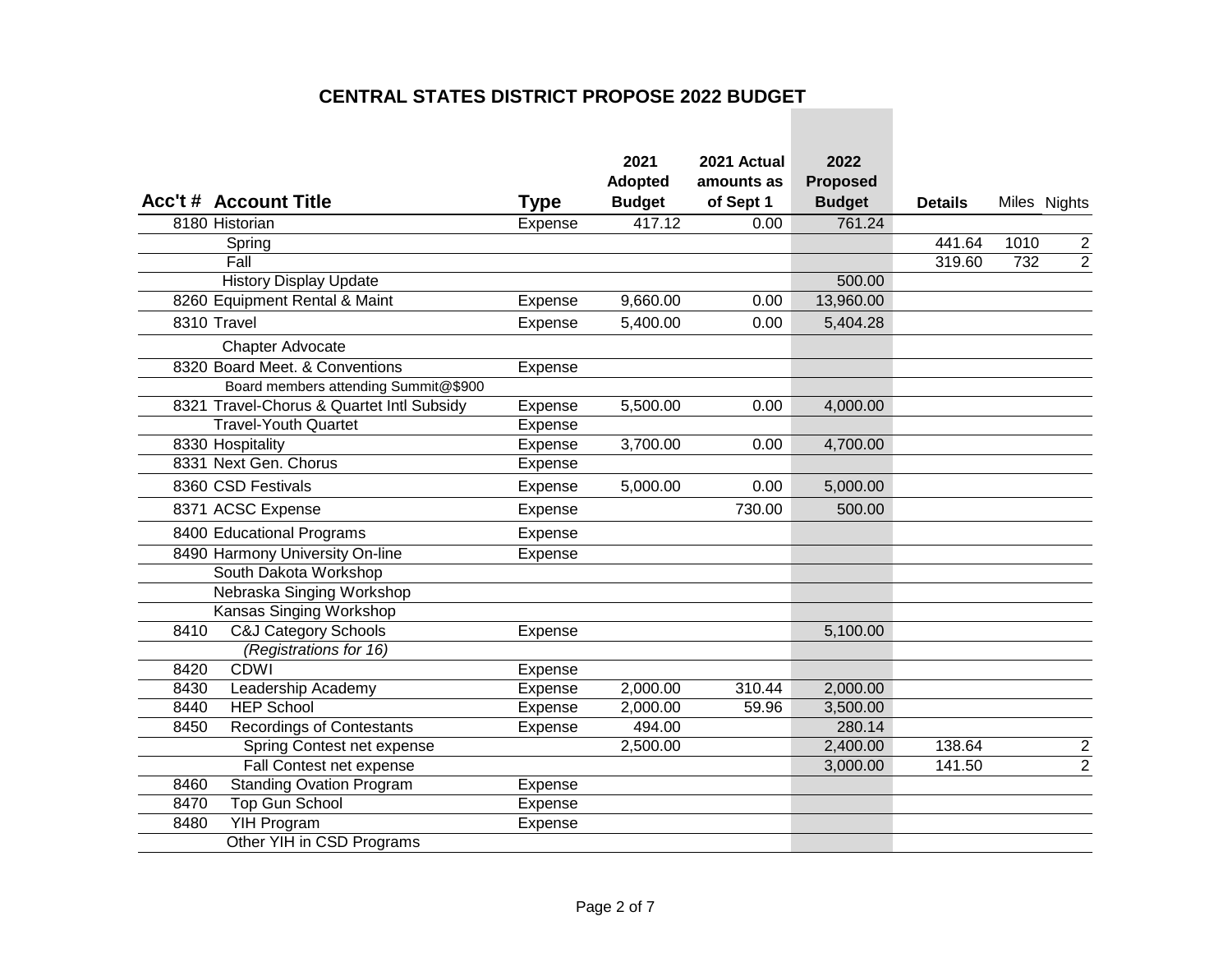|        | <b>Acc't # Account Title</b>     | <b>Type</b> | 2021<br><b>Adopted</b><br><b>Budget</b> | 2021 Actual<br>amounts as<br>of Sept 1 | 2022<br><b>Proposed</b><br><b>Budget</b> | <b>Details</b>           | Miles Nights          |
|--------|----------------------------------|-------------|-----------------------------------------|----------------------------------------|------------------------------------------|--------------------------|-----------------------|
|        | Harmony Foundation Sponsorship   |             |                                         |                                        |                                          |                          |                       |
|        | 8495 Membership Development      | Expense     | 2,500.00                                |                                        | 2,500.00                                 |                          |                       |
|        | 8550 PayPal & Credit Card Fees   | Expense     | 150.00                                  |                                        | 150.00                                   |                          |                       |
|        | 8500 Other Expense               | Expense     | 1,310.00                                |                                        |                                          |                          |                       |
|        | 8560 Web Site                    | Expense     | 1,800.00                                |                                        |                                          |                          |                       |
|        | <b>Host Access Fee</b>           |             |                                         | 20.00                                  | 20.00                                    |                          |                       |
|        | Web Site Maintenance cost        |             |                                         | 1,600.00                               | 1,600.00                                 |                          |                       |
|        | Website registration             |             |                                         | 56.00                                  | 56.00                                    |                          |                       |
|        | <b>Icontact Email Service</b>    |             |                                         | 288.53                                 | 300.00                                   |                          |                       |
|        | 8570 Advertising & Publicity     | Expense     |                                         |                                        |                                          |                          |                       |
|        | Facebook ad for conventions      |             | 200.00                                  |                                        | 200.00                                   |                          |                       |
|        | CSD Big Screen Ad International  |             |                                         |                                        |                                          |                          |                       |
|        | Nebraska State Fair Booth        |             | 200.00                                  |                                        | 200.00                                   |                          |                       |
|        | IA Choral Directors Symposium Ad |             | 500.00                                  |                                        |                                          |                          |                       |
|        | 8590 Miscellaneous Expense       | Expense     |                                         | 1,173.99                               | 1,800.00                                 |                          |                       |
|        | <b>Subtotal Expense</b>          |             | 73,401.12                               | 4,528.04                               | 90,550.78                                |                          |                       |
|        |                                  |             |                                         |                                        |                                          |                          |                       |
| 8310.1 | Dist. Pres.-Travel               | Expense     | 630.72                                  |                                        | 712.81                                   |                          |                       |
|        | Spring                           |             |                                         |                                        |                                          | 335.76                   | 426<br>$\sqrt{3}$     |
|        | Fall                             |             |                                         |                                        |                                          | 244.65                   | $\overline{3}$<br>108 |
|        | Leadership Academy               |             |                                         |                                        |                                          | 132.40                   | $\overline{2}$<br>108 |
|        | <b>Chapter Visits</b>            |             |                                         |                                        | 500.00                                   |                          |                       |
| 8320.1 | Harmony College                  | Expense     |                                         |                                        |                                          | $\overline{\phantom{a}}$ |                       |
| 8320.1 | Summit                           | Expense     |                                         |                                        |                                          |                          |                       |
| 8100.1 | Dist. Pres. - Other              | Expense     |                                         |                                        | 1,600.00                                 |                          |                       |
| 8310.1 | Dist. Pres. - Other Travel       | Expense     |                                         |                                        | 2,800.00                                 |                          |                       |
| 8320.1 | Dist. Pres.- Conventions         | Expense     |                                         |                                        |                                          |                          |                       |
|        | Mid-Winter - Travel Expenses     |             |                                         |                                        |                                          |                          |                       |
|        | International - Travel Expenses  |             | 2,700.00                                |                                        |                                          |                          |                       |
|        | 8100.1 Pres. - Other             |             |                                         |                                        |                                          |                          |                       |
|        | 8310.2 Exec. VP-Travel           | Expense     | 763.32                                  |                                        | 1,155.61                                 |                          |                       |
|        | Spring                           |             |                                         |                                        |                                          | 471.96                   | 880<br>3              |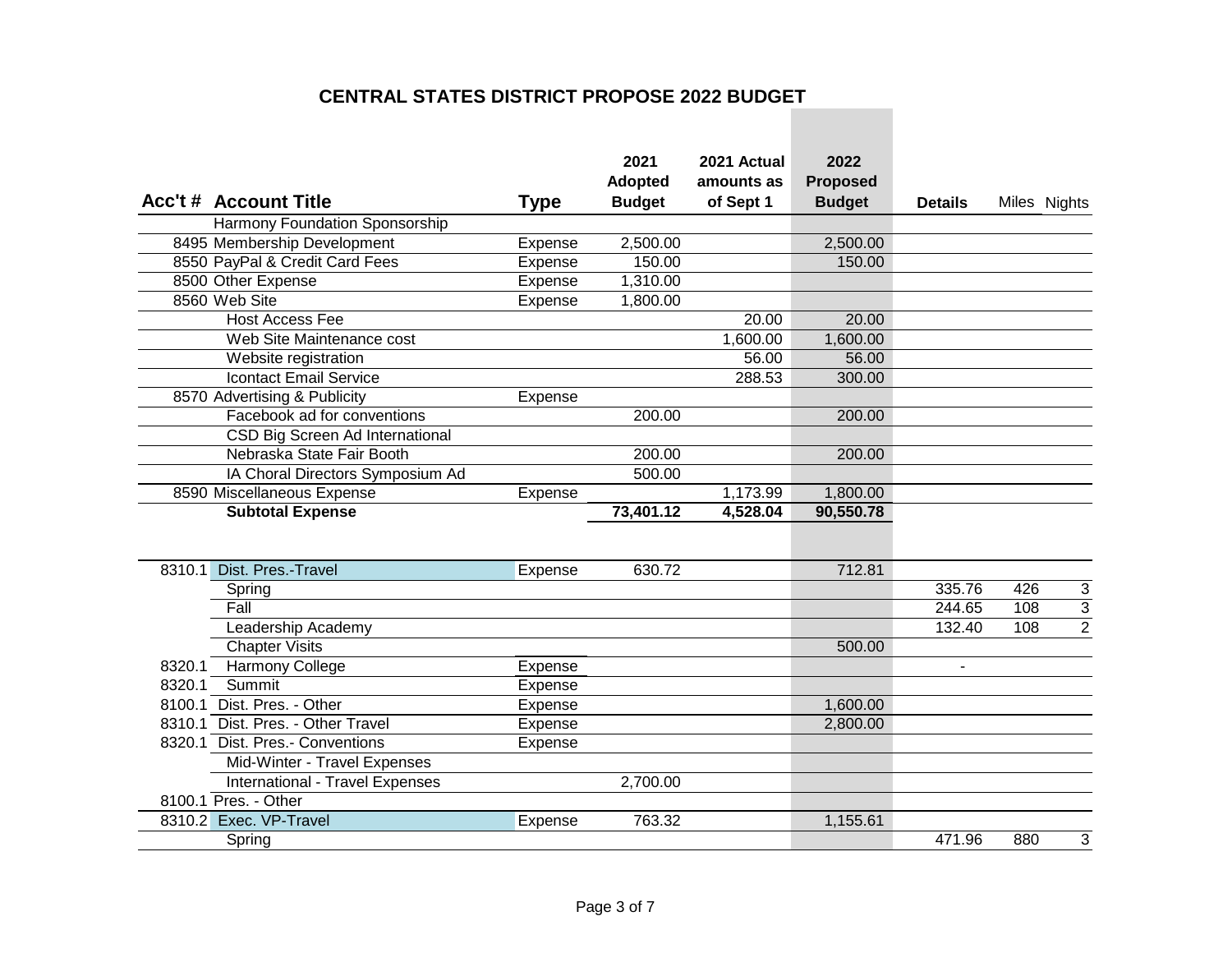| <b>Acc't # Account Title</b>                   | <b>Type</b>    | 2021<br>Adopted<br><b>Budget</b> | 2021 Actual<br>amounts as<br>of Sept 1 | 2022<br><b>Proposed</b><br><b>Budget</b> | <b>Details</b> |          | Miles Nights   |
|------------------------------------------------|----------------|----------------------------------|----------------------------------------|------------------------------------------|----------------|----------|----------------|
| Fall                                           |                |                                  |                                        |                                          | 403.65         | 638      | $\mathbf{3}$   |
| Leadership Academy                             |                |                                  | 75.00                                  |                                          | 280.00         | 600      | $\overline{2}$ |
| POD Meetings                                   |                |                                  |                                        |                                          | $\blacksquare$ | $\Omega$ | $\mathbf 0$    |
| 8320.2<br>Summit                               | Expense        |                                  |                                        |                                          |                |          |                |
| 8320.2 EVP- Conventions                        | Expense        |                                  |                                        |                                          |                |          |                |
| Mid-Winter - Travel Expenses                   |                |                                  |                                        | 1,600.00                                 |                |          |                |
| International - Travel Expenses                |                | 2,700.00                         |                                        | 2,800.00                                 |                |          |                |
| 8100.2 Exec. VP - Other                        | Expense        |                                  | 169.80                                 |                                          |                |          |                |
| 8310.3 Secretary-Travel                        | Expense        | 680.52                           |                                        | 877.81                                   |                |          |                |
| Spring                                         |                |                                  |                                        |                                          | 354.36         | 488      | 3              |
| Fall                                           |                |                                  |                                        |                                          | 339.45         | 424      | $\overline{3}$ |
| Leadership Academy                             |                |                                  |                                        |                                          | 184.00         | 280      | $\overline{2}$ |
| 8320.3<br>Leadership Forum                     | Expense        |                                  |                                        |                                          |                |          |                |
| 8110.3 Secretary - Meetings, Badges, etc.      | <b>Expense</b> |                                  |                                        |                                          |                |          |                |
| Meetings, Conferences, etc                     |                |                                  |                                        | 50.00                                    |                |          |                |
| State VPs & Conv. Comm. Badges                 |                |                                  |                                        | 50.00                                    | 50.00          |          |                |
| Printing/Copying/Mailings-2 HOD meetings&Other |                |                                  |                                        | 100.00                                   | 150.00         |          |                |
| 8100.3 Secretary - Other                       | Expense        |                                  |                                        |                                          | 200.00         |          |                |
| 8310.4 Treasurer-Travel                        | Expense        | 416.52                           |                                        | 999.61                                   |                |          |                |
| Spring                                         |                |                                  |                                        |                                          | 442.56         | 782      | 3              |
| Fall                                           |                |                                  |                                        |                                          | 352.65         | 468      | 3              |
| Leadership Academy                             |                |                                  |                                        |                                          | 204.40         | 348      | $\overline{2}$ |
| 8100.4 Treasurer - Other                       | Expense        |                                  | 50.00                                  |                                          |                |          |                |
| Computer checks                                |                |                                  |                                        | 60.00                                    |                |          |                |
| Honorarium for Financial Review                |                |                                  |                                        | 50.00                                    |                |          |                |
| 8310.5 Immed. Past Pres.-Travel                | Expense        | 733.52                           |                                        | 766.81                                   |                |          |                |
| Spring                                         |                |                                  |                                        |                                          | 216.96         | 30       | 3              |
| Fall                                           |                |                                  |                                        |                                          | 311.85         | 332      | $\overline{3}$ |
| Leadership Academy                             |                |                                  |                                        |                                          | 238.00         | 460      | $\overline{2}$ |
| 8320.5 Immed. Past Pres. - Other Travel        | Expense        |                                  |                                        |                                          |                |          |                |
| 8100.5 Immed. Past Pres - Other                | Expense        |                                  |                                        |                                          |                |          |                |
| 8310.19 Society Representation                 | Expense        |                                  |                                        |                                          |                |          |                |
| Spring                                         |                |                                  |                                        |                                          | $\blacksquare$ | $\Omega$ | $\pmb{0}$      |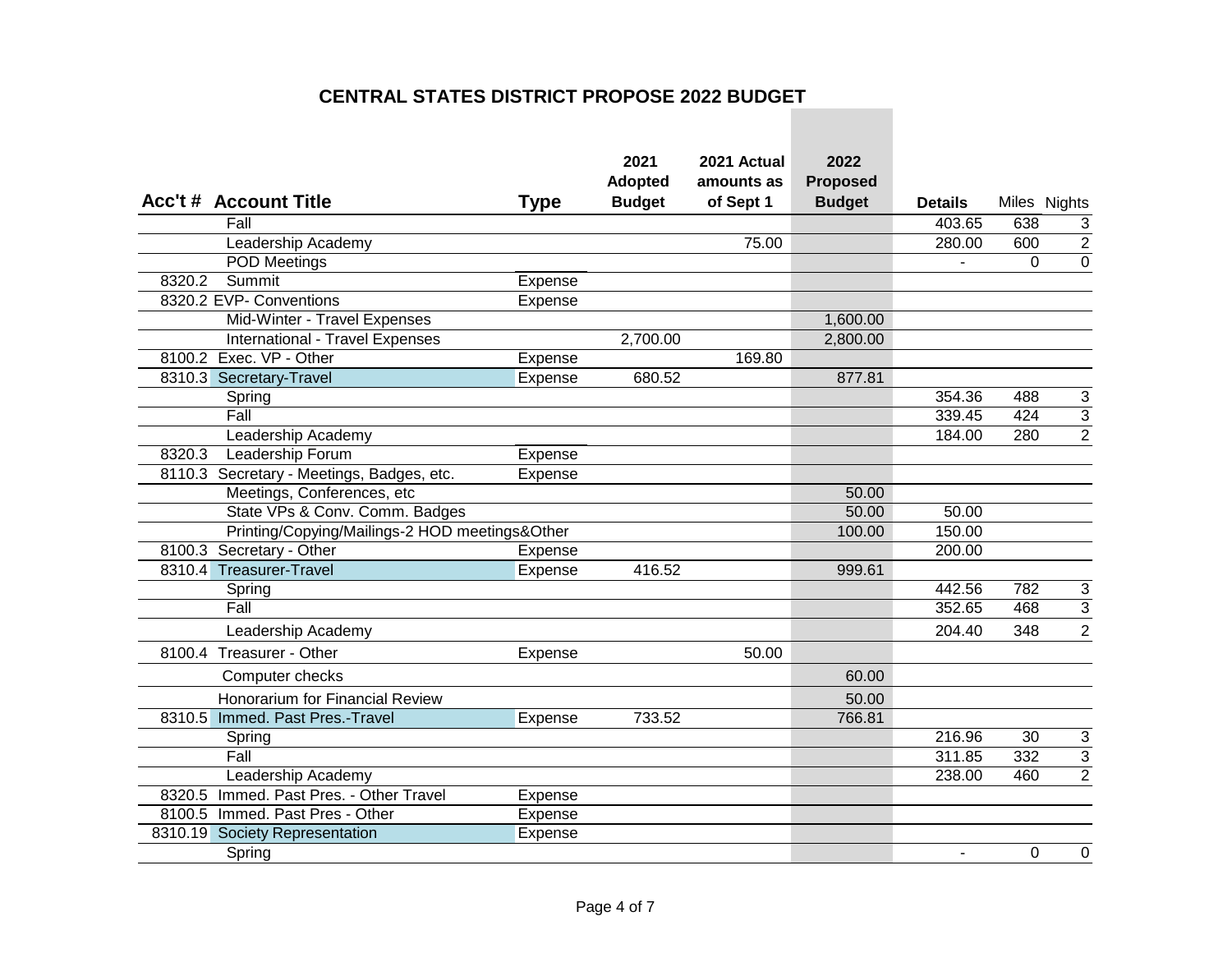| <b>Acc't # Account Title</b>        | <b>Type</b>    | 2021<br><b>Adopted</b><br><b>Budget</b> | 2021 Actual<br>amounts as<br>of Sept 1 | 2022<br><b>Proposed</b><br><b>Budget</b> | <b>Details</b>           |                | Miles Nights   |
|-------------------------------------|----------------|-----------------------------------------|----------------------------------------|------------------------------------------|--------------------------|----------------|----------------|
| Fall                                |                |                                         |                                        |                                          | $\overline{\phantom{a}}$ | 0              | $\mathbf 0$    |
| 8310.6 Iowa Vice President          | Expense        | 640.20                                  |                                        | 771.30                                   |                          |                |                |
| Spring                              |                |                                         |                                        |                                          | 428.85                   | 722            | 3              |
| Fall                                |                |                                         |                                        |                                          | 342.45                   | 434            | $\overline{3}$ |
| Leadership Academy                  |                |                                         |                                        |                                          | $\overline{a}$           | $\Omega$       | $\overline{0}$ |
| 3 Chapter visits                    |                |                                         |                                        |                                          | $\blacksquare$           |                |                |
| 8100.6 Board Member At Large-Other  | Expense        |                                         |                                        |                                          |                          |                |                |
| 8310.7 Kansas Vice President        | <b>Expense</b> | 719.20                                  |                                        | 536.10                                   |                          |                |                |
| Spring                              |                |                                         |                                        |                                          | 293.85                   | 272            | 3              |
| Fall                                |                |                                         |                                        |                                          | 242.25                   | 100            | 3              |
| Leadership Academy                  |                |                                         |                                        |                                          |                          | $\Omega$       | $\mathbf 0$    |
| 3 Chapter visits                    |                |                                         |                                        |                                          |                          |                |                |
| 8100.7 Board Member At Large-Other  | Expense        |                                         |                                        |                                          |                          |                |                |
| Kansas Singing Workshop             |                |                                         |                                        |                                          |                          |                |                |
| 8310.8 Missouri Vice President      | Expense        | 751.80                                  |                                        | 881.10                                   |                          |                |                |
| Spring                              |                |                                         |                                        |                                          | 476.85                   | 882            | 3              |
| Fall                                |                |                                         |                                        |                                          | 404.25                   | 640            | $\overline{3}$ |
| Leadership Academy                  |                |                                         |                                        |                                          | $\blacksquare$           | $\overline{0}$ | $\overline{0}$ |
| 3 Chapter visits                    |                |                                         |                                        |                                          |                          |                |                |
| 8100.8 Board Member At Large-Other  | Expense        |                                         |                                        |                                          |                          |                |                |
| 8310.9 Nebraska Vice President      | Expense        | 682.32                                  |                                        | 696.21                                   |                          |                |                |
| Spring                              |                |                                         |                                        |                                          | 355.56                   | 492            | 3              |
| Fall                                |                |                                         |                                        |                                          | 340.65                   | 428            | $\overline{3}$ |
| Leadership Academy                  |                |                                         |                                        |                                          | $\blacksquare$           | 0              | $\overline{0}$ |
| Chapter visits                      |                |                                         |                                        |                                          | $\blacksquare$           |                |                |
| 8100.9 Board Member At Large-Other  | Expense        |                                         |                                        |                                          |                          |                |                |
| 8310.10 South Dakota Vice President | Expense        | 928.80                                  |                                        | 901.50                                   |                          |                |                |
| Spring                              |                |                                         |                                        |                                          | 467.25                   | 850            | 3              |
| Fall                                |                |                                         |                                        |                                          | 434.25                   | 740            | $\overline{3}$ |
| Leadership Academy                  |                |                                         |                                        |                                          | $\blacksquare$           | 0              | $\overline{0}$ |
| 3 Chapter visits                    |                |                                         |                                        |                                          | $\overline{\phantom{a}}$ |                |                |
| 8100.10 Board Member At Large-Other | Expense        |                                         |                                        |                                          |                          |                |                |
| 8310.11<br>Membership-Travel        | Expense        | 714.72                                  |                                        | 563.01                                   |                          |                |                |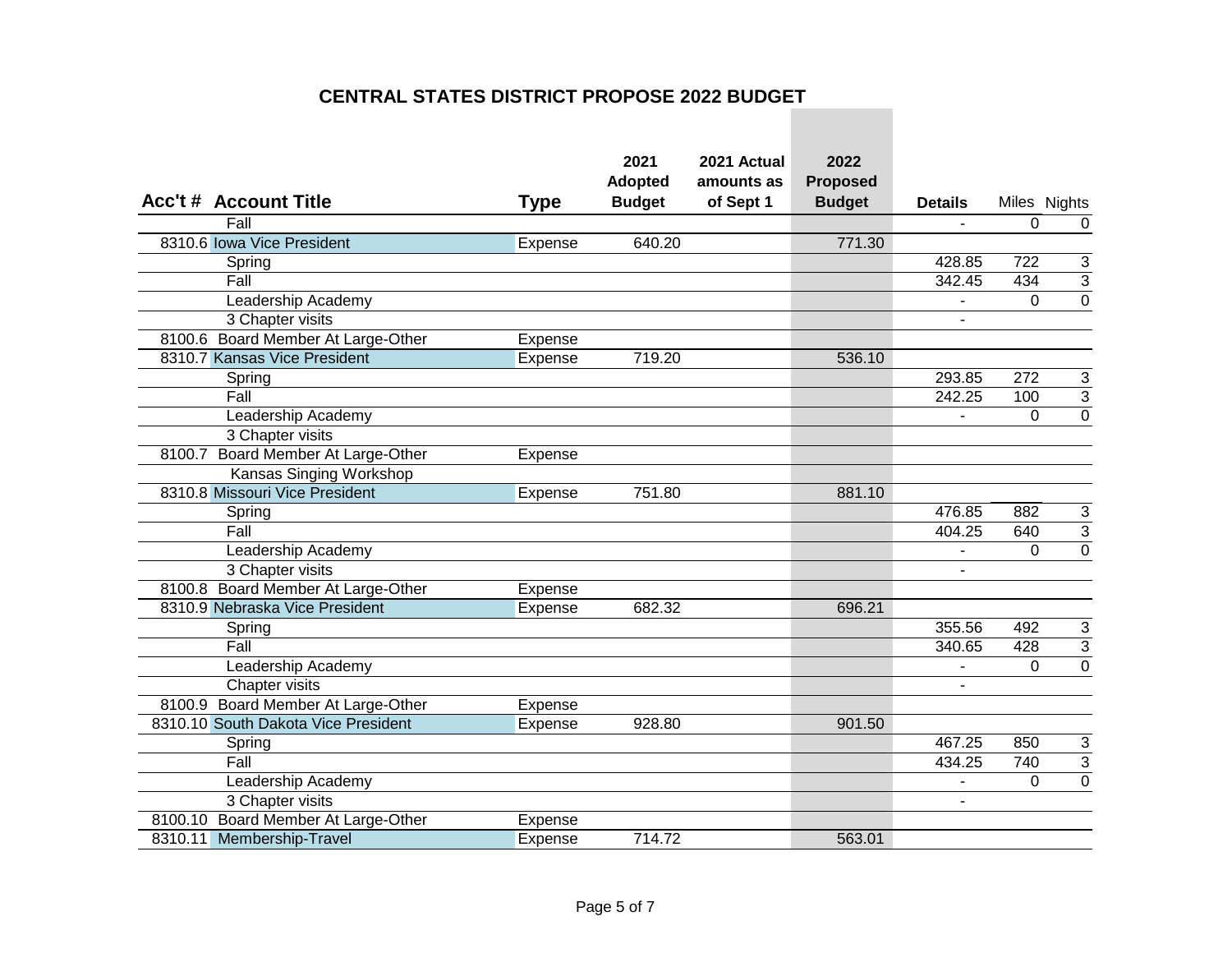| <b>Acc't # Account Title</b>                  | <b>Type</b> | 2021<br><b>Adopted</b><br><b>Budget</b> | 2021 Actual<br>amounts as<br>of Sept 1 | 2022<br><b>Proposed</b><br><b>Budget</b> | <b>Details</b> |             | Miles Nights              |
|-----------------------------------------------|-------------|-----------------------------------------|----------------------------------------|------------------------------------------|----------------|-------------|---------------------------|
| Spring                                        |             |                                         |                                        |                                          | 320.76         | 376         | $\mathsf 3$               |
| Fall                                          |             |                                         |                                        |                                          | 242.25         | 100         | $\overline{3}$            |
| Leadership Academy                            |             |                                         |                                        |                                          |                | $\Omega$    | $\overline{0}$            |
| 8320.11<br>Leadership Forum                   |             |                                         |                                        |                                          |                |             |                           |
| Membership-Other<br>8100.11                   | Expense     |                                         |                                        |                                          |                |             |                           |
| 8310.12 Music & Performance-Travel            | Expense     | 789.60                                  |                                        | 723.30                                   |                |             |                           |
| Spring                                        |             |                                         |                                        |                                          | 381.45         | 564         | 3                         |
| Fall                                          |             |                                         |                                        |                                          | 341.85         | 432         | $\ensuremath{\mathsf{3}}$ |
| Leadership Academy                            |             |                                         |                                        |                                          |                | $\mathbf 0$ | $\overline{0}$            |
| 8100.12 Music Education-Other                 | Expense     |                                         |                                        |                                          |                |             |                           |
| 8310.13 Chapt Support & Leadership Dev-Travel | Expense     | 752.52                                  |                                        | 764.41                                   |                |             |                           |
| Spring                                        |             |                                         |                                        |                                          | 220.56         | 42          | $\ensuremath{\mathsf{3}}$ |
| Fall                                          |             |                                         |                                        |                                          | 308.85         | 322         | $\overline{3}$            |
| Leadership Academy                            |             |                                         |                                        |                                          | 235.00         | 450         | $\overline{2}$            |
| 8320.13<br>Leadership Forum                   |             |                                         |                                        |                                          |                |             |                           |
| 8310.13 CSLT - Other                          | Expense     |                                         |                                        |                                          |                |             |                           |
| 8310.14 Competition/Contest Judging-Travel    | Expense     | 590.52                                  |                                        | 578.61                                   |                |             |                           |
| Spring                                        |             |                                         |                                        |                                          | 330.36         | 408         | 3                         |
| Fall                                          |             |                                         |                                        |                                          | 248.25         | 120         | $\overline{3}$            |
| Leadership Academy                            |             |                                         |                                        |                                          |                | $\Omega$    | $\overline{0}$            |
| C&J Meetings 1 meeting                        |             | 500.00                                  |                                        | 1,000.00                                 |                |             |                           |
| Leadership Forum<br>8320.14                   |             |                                         |                                        |                                          |                |             |                           |
| 8100.14 Competition/Contest Judging-Other     | Expense     |                                         |                                        |                                          |                |             |                           |
| 8310.15 Events-Travel                         | Expense     | 584.82                                  |                                        | 702.61                                   |                |             |                           |
| Spring                                        |             |                                         |                                        |                                          | 330.36         | 408         | 3                         |
| Fall                                          |             |                                         |                                        |                                          | 248.25         | 120         | $\overline{\mathbf{3}}$   |
| Leadership Academy /HEP School/Other          |             |                                         |                                        |                                          | 124.00         | 80          | $\overline{2}$            |
| 3 conv site visits                            |             |                                         | 223.80                                 | 500.00                                   | 500.00         |             |                           |
| 8320.15<br>Leadership Forum                   | Expense     |                                         |                                        |                                          |                |             |                           |
| 8100.15 Events-Other                          | Expense     |                                         |                                        |                                          |                |             |                           |
| 8310.16 YIH-Travel                            | Expense     | 681.72                                  |                                        | 520.41                                   |                |             |                           |
| Spring                                        |             |                                         |                                        |                                          | 303.96         | 320         | 3                         |
| Fall                                          |             |                                         |                                        |                                          | 216.45         | 14          | 3                         |